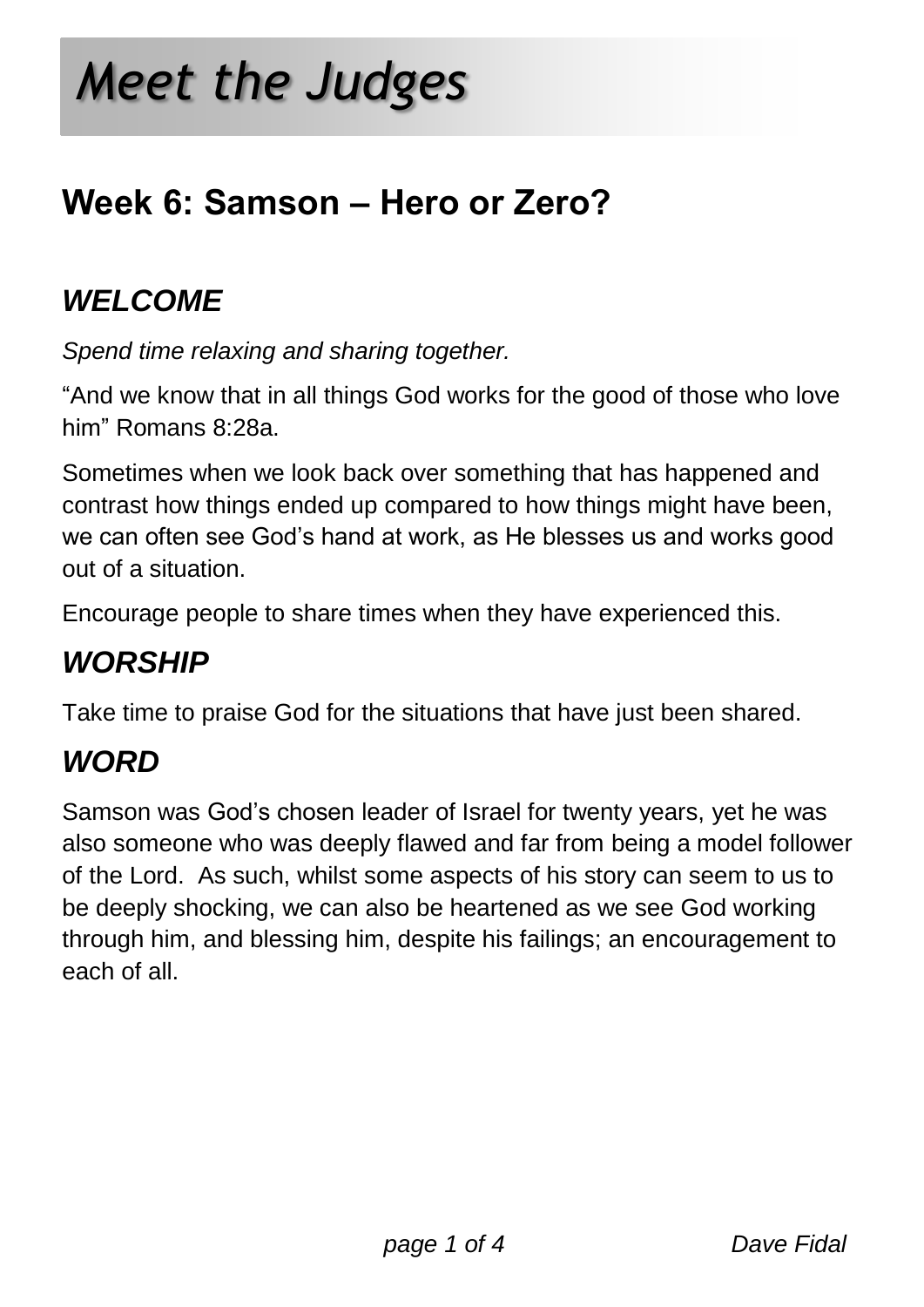

#### **Samson' Revenge**

Read Judges 15:1-8

1. In these verses, we read about Samson, his family and the Philistines, but who is noticeably absent from this very sad part of Samson"s story? What can we read into this?

2. In verses 1-3 the actions of Samson"s dysfunctional family cause him to want vengeance on the Philistines. Suppose you were a close friend of Samson, what guidance would you give him regarding his proposed actions?

You may find it helpful to look at Proverbs 24:29 and 29:22, and also Romans 12:19.

#### **Samson's Captivity and Escape**

Read Judges 15:9-20

3. In chapter 14 verse 5 an angel makes it clear that Samson would begin to deliver Israel from the rule of the Philistines, yet in verse 12 of chapter 15 we see the Judeans wanting to hand him over to them. Given this, what might we infer concerning the underlying values of the Judeans and their faith in God?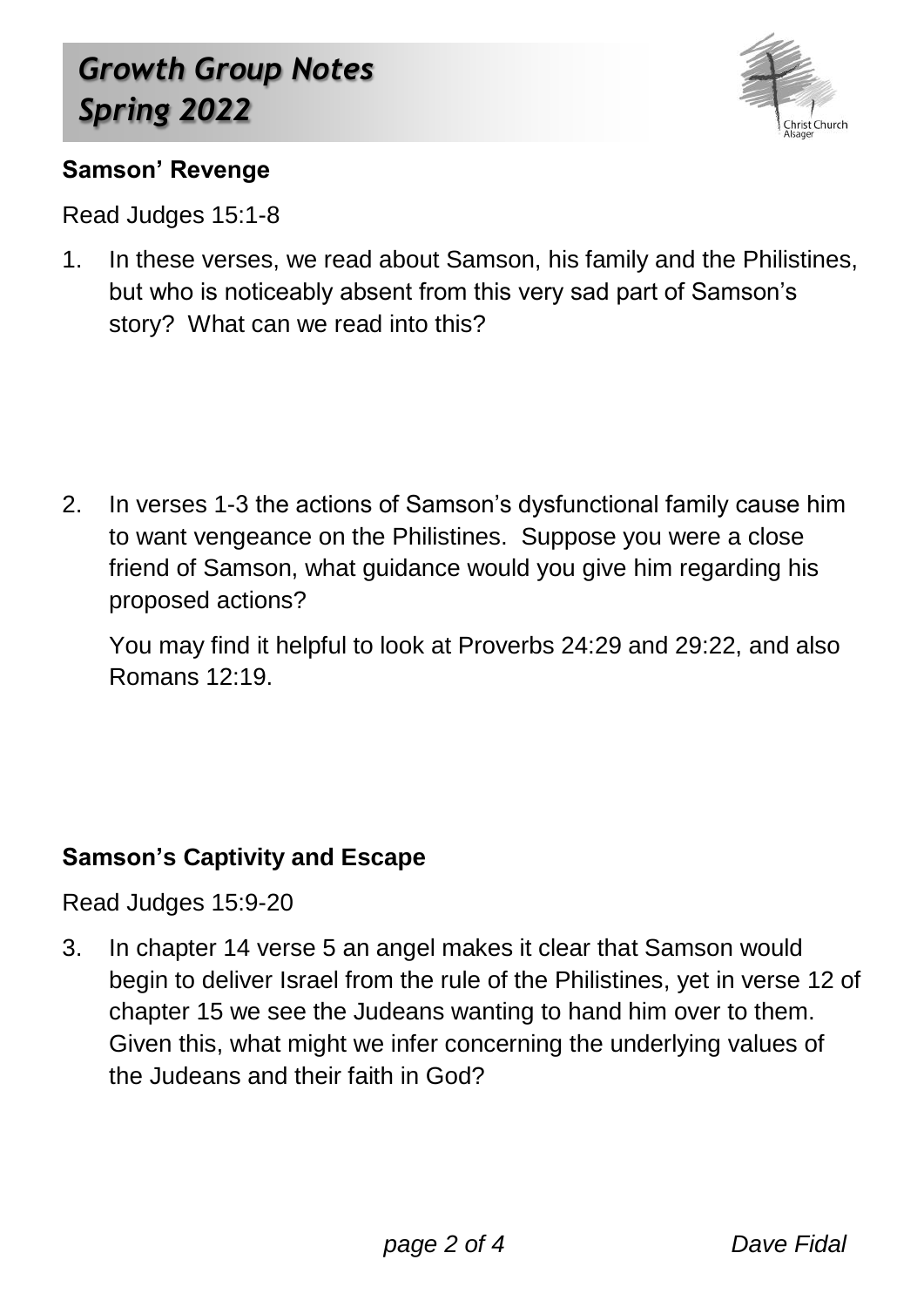# *Meet the Judges*

- 4. In verses 9-12 we see three thousand men from Judah go to find Samson in order to hand him over to the Philistines. Why do you think they did this?
- 5. In verse 12 Samson gets the men of Judah to swear that they won"t kill him. Why do you think he does this and in what ways might it guide how we are to live?

You may find it helpful to look at 1 Peter 3:9, Galatians 6:7b-8 and Matthew 5:44

6. In verses 18-19 Samson cries out to God and God responds. What can we learn from these verses concerning the character of Samson, the nature of God and our own walk with God?

You may find it helpful to look at Philippians 4:19 and 1 Peter 4:10.

7. There are several times in chapter 5 where Samson seems to behave almost like a juvenile delinquent. Whilst God sticks with Samson, what do you think He thought of Samson's behaviour and what might it tell us about how God works in the world?

You may find it helpful to look at verses 4-5, 8 and 15, and also Philippians 2:13, Ephesians 2:10, Romans 8:28a and Romans 12:1-2.